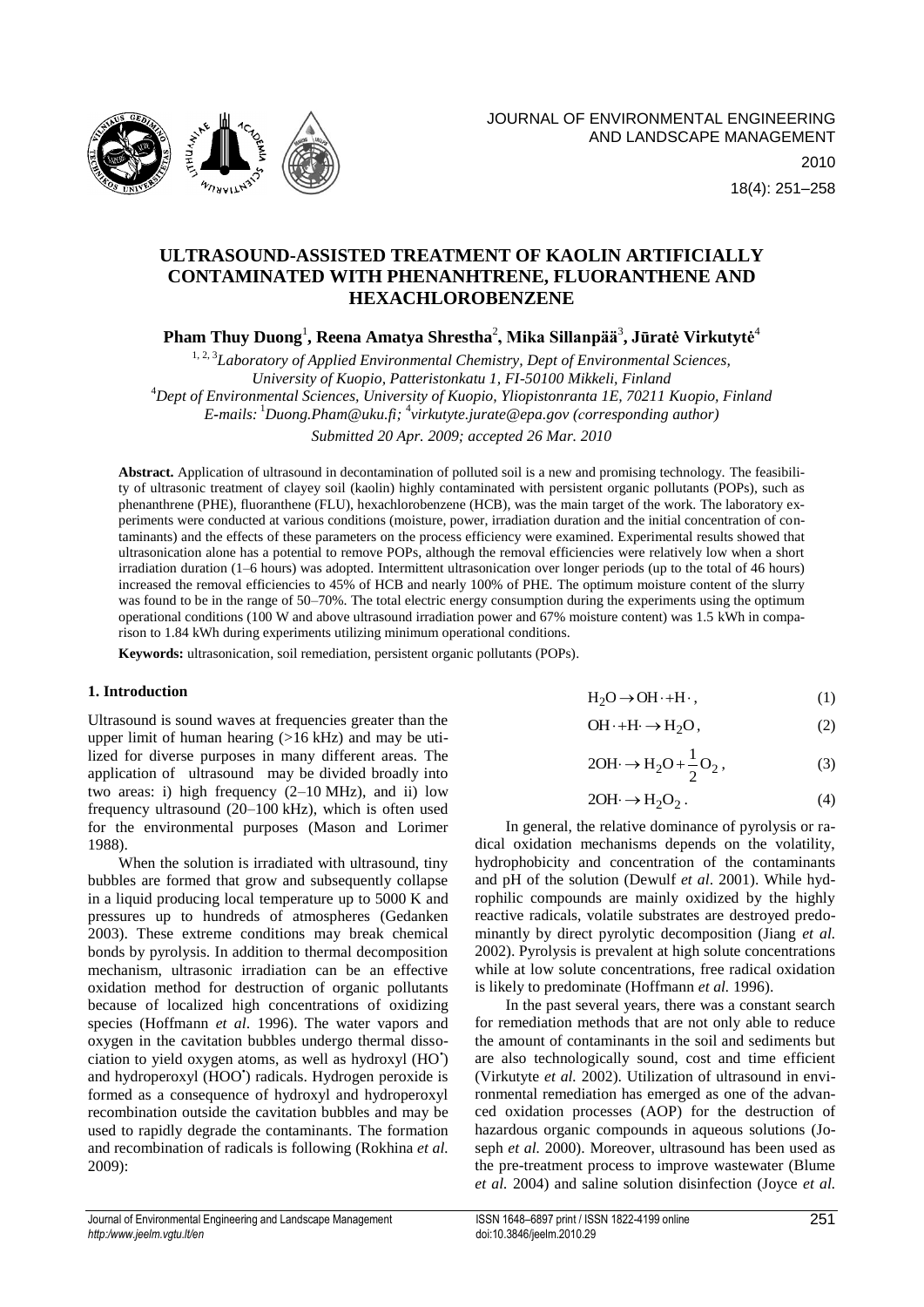2003), enhance membrane filtration of wastewater (Kyllönen *et al*. 2005) and sludge stabilization (Hogan *et al.* 2004; Yin *et al*. 2004).

Ultrasonication exhibits a great potential of being an environmental friendly, clean, energy efficient, economically competitive treatment method, which does not cause a secondary contamination when compared with other technologies of organic pollutant treatment such as UV light, high voltage corona, incineration and solvent extraction (Mao *et al.* 2004).

Ultrasound irradiation is also an efficient alternative for conventional soil washing methods (Mason 2007). Ultrasonication induces high fluid-solid shear stresses, which promotes mechanical detachment and removal of contaminants (Newman *et al.* 1996; Kyllönen *et al.* 2004; Mason *et al.* 2004; Collings *et al.* 2006). Ultrasound may also be used as an enhancement method for electrokinetic treatment of heavy metals and polycyclic aromatic hydrocarbon in contaminated soils (Chung and Kamon 2005; Flores *et al.* 2007).

Soil contamination is a critical issue because of its significance as a threat to human and animal health through food system and ground water and may finally result in the loss of entire ecosystems (Virkutyte and Sillanpää 2007). Among soil contaminants, persistent organic pollutants (POPs), such as hydrophobic organic compounds, are of particular concern because of their long life-time and toxicity. Their solubility in pure water is low, usually less than  $10^{-4}$  M and they are strongly adsorbed in [s](http://www.sciencedirect.com.ezproxy.uku.fi:2048/science?_ob=ArticleURL&_udi=B6V74-4VR1T46-4&_user=949847&_coverDate=05%2F31%2F2009&_alid=904579732&_rdoc=1&_fmt=high&_orig=search&_cdi=5832&_sort=d&_st=4&_docanchor=&_ct=264&_acct=C000049130&_version=1&_urlVersion=0&_userid=949847&md5=593704293213e7bf401e900d95ae8437#hit6)oils[,](http://www.sciencedirect.com.ezproxy.uku.fi:2048/science?_ob=ArticleURL&_udi=B6V74-4VR1T46-4&_user=949847&_coverDate=05%2F31%2F2009&_alid=904579732&_rdoc=1&_fmt=high&_orig=search&_cdi=5832&_sort=d&_st=4&_docanchor=&_ct=264&_acct=C000049130&_version=1&_urlVersion=0&_userid=949847&md5=593704293213e7bf401e900d95ae8437#hit8) especially onto terrestrial colloids (McKay *et al.* 2002). POPs adsorption onto [s](http://www.sciencedirect.com.ezproxy.uku.fi:2048/science?_ob=ArticleURL&_udi=B6V74-4VR1T46-4&_user=949847&_coverDate=05%2F31%2F2009&_alid=904579732&_rdoc=1&_fmt=high&_orig=search&_cdi=5832&_sort=d&_st=4&_docanchor=&_ct=264&_acct=C000049130&_version=1&_urlVersion=0&_userid=949847&md5=593704293213e7bf401e900d95ae8437#hit7)oil[s](http://www.sciencedirect.com.ezproxy.uku.fi:2048/science?_ob=ArticleURL&_udi=B6V74-4VR1T46-4&_user=949847&_coverDate=05%2F31%2F2009&_alid=904579732&_rdoc=1&_fmt=high&_orig=search&_cdi=5832&_sort=d&_st=4&_docanchor=&_ct=264&_acct=C000049130&_version=1&_urlVersion=0&_userid=949847&md5=593704293213e7bf401e900d95ae8437#hit9) strongly limits the efficiency of [r](http://www.sciencedirect.com.ezproxy.uku.fi:2048/science?_ob=ArticleURL&_udi=B6V74-4VR1T46-4&_user=949847&_coverDate=05%2F31%2F2009&_alid=904579732&_rdoc=1&_fmt=high&_orig=search&_cdi=5832&_sort=d&_st=4&_docanchor=&_ct=264&_acct=C000049130&_version=1&_urlVersion=0&_userid=949847&md5=593704293213e7bf401e900d95ae8437#hit8)emediatio[n](http://www.sciencedirect.com.ezproxy.uku.fi:2048/science?_ob=ArticleURL&_udi=B6V74-4VR1T46-4&_user=949847&_coverDate=05%2F31%2F2009&_alid=904579732&_rdoc=1&_fmt=high&_orig=search&_cdi=5832&_sort=d&_st=4&_docanchor=&_ct=264&_acct=C000049130&_version=1&_urlVersion=0&_userid=949847&md5=593704293213e7bf401e900d95ae8437#hit10) techniques (Petitgirard *et al.* 2009). Although many remediation technologies are currently available, the treatment of these organic pollutants, especially in low permeable clayey soils, still remains a problem.

In general, the potential of ultrasound in soil remediation has not been much studied yet. Therefore, the objective of this laboratory-scale study was to investigate the effect of ultrasound and various experimental conditions on clayey soils contaminated with three persistent organic compounds: hexachlorobenzene (HCB), phenanthrene (PHE) and fluoranthene (FLU). Because of their low permeability, clayey soils are often very difficult media to treat. Therefore, cavitation produced in clay by ultrasonication was assumed to increase its porosity and permeability (Kim 2000) and, thus, aid the remediation process.

## **2. Methods**

The representative persistent organic compounds were hexachlorobenzene (HCB, 99%), a typical polychlorinated hydrocarbon and two polycyclic aromatic hydrocarbons (PAHs): phenanthrene (PHE, 97%) and fluoranthene (FLU, 98%) purchased from Sigma-Aldrich, Germany. N-hexane, acetone and other chemicals were from Merck, Germany. Chemicals were of analytical grade and used without further purification. All the solutions were prepared using high purity deionized water (0.055 μS,  $18 \text{ mA}$ ,  $T = 22 \pm 1$ °C, pH 7.1).

Laboratory scale experiments were performed in triplicates in a closed Pyrex glass reactor  $(0.004 \text{ m}^3)$  with no head-space, equipped with a temperature controller and ultrasonic transducers with 0–100% duty cycles UP 100 and UP 200 (Dr. Hielscher, Germany) with a horn-type sonotrodes (titanium, tip diameter 22 mm), capable of operating either continuously or in a pulse mode at a fixed frequency of 24 to 30 kHz and a maximum electric power output of 200 and 100 W, respectively.

When indicated, an immersion circulator unit (Mo 1112A, VWR, UK) was used to maintain a constant temperature throughout experiments. The actual ultrasonic power dissipated in the reactor (85 and 160 W, respectively) was determined according to Hageson and Doraiswamy (1998).

White kaolin (VWR, Finland) was used as a model clayey soil throughout the tests. Main characteristics of kaolin are summarized in Table 1. The pH of the soil was measured by mixing 10 g of dry sample and 25 ml 1 M KCl as reported by Alshawabkeh and Sarahney (2005). Organic matter content was measured by loss of ignition at 550 °C for 1 h as suggested by Nystroem *et al.* (2005). The cation exchange capacity of air dried sample was determined with 1 M ammonium acetate diffusion at pH 7 according to Koivula *et al*. (2009).

**Table 1.** Main characteristics of kaolin

| pН                                                   | 4.8      |
|------------------------------------------------------|----------|
| Dry bulk density ( $g \text{ cm}^{-3}$ )             | 0.508    |
| Moisture (%)                                         | 1.03     |
| Electrical conductivity ( $\mu$ S cm <sup>-1</sup> ) | 448      |
| Cation exchange capacity (cmol $kg^{-1}$ )           | 3.1      |
| Organic content $(\% )$                              | $\left($ |
| Particle size distribution:                          |          |
| % sand ( $> 0.05$ mm)                                | 3.9      |
| % silt $(0.05 - 0.002$ mm)                           | 20.2     |
| % clay ( $< 0.002$ mm)                               | 75.9     |

POPs removal efficiency from artificially contaminated kaolin was calculated:

$$
Removal efficiency = \frac{(c_0 - c) \times 100}{c_n}, \qquad (i)
$$

where  $c_0$  was the initial and  $c$  was the final POPs concentration (mg  $kg^{-1}$ ).

Kaolin was artificially contaminated with HCB, PHE and FLU at target concentrations of 500 mg  $kg^{-1}$ (Phase 1 – high initial concentration, continuous ultrasonication) and  $100 \text{ mg kg}^{-1}$  (Phase 2 – low initial concentration, intermittent ultrasonication) as may be seen in Table 2.

Because of the low solubility in water, n-hexane was used as a solvent to dissolve POPs required to yield the target concentrations (Saichek and Reddy 2003). Kaolin was stirred well to obtain homogeneous contamination. The mixtures were kept in a fume-hood nearly a week for solvents to evaporate entirely. Un-sonicated samples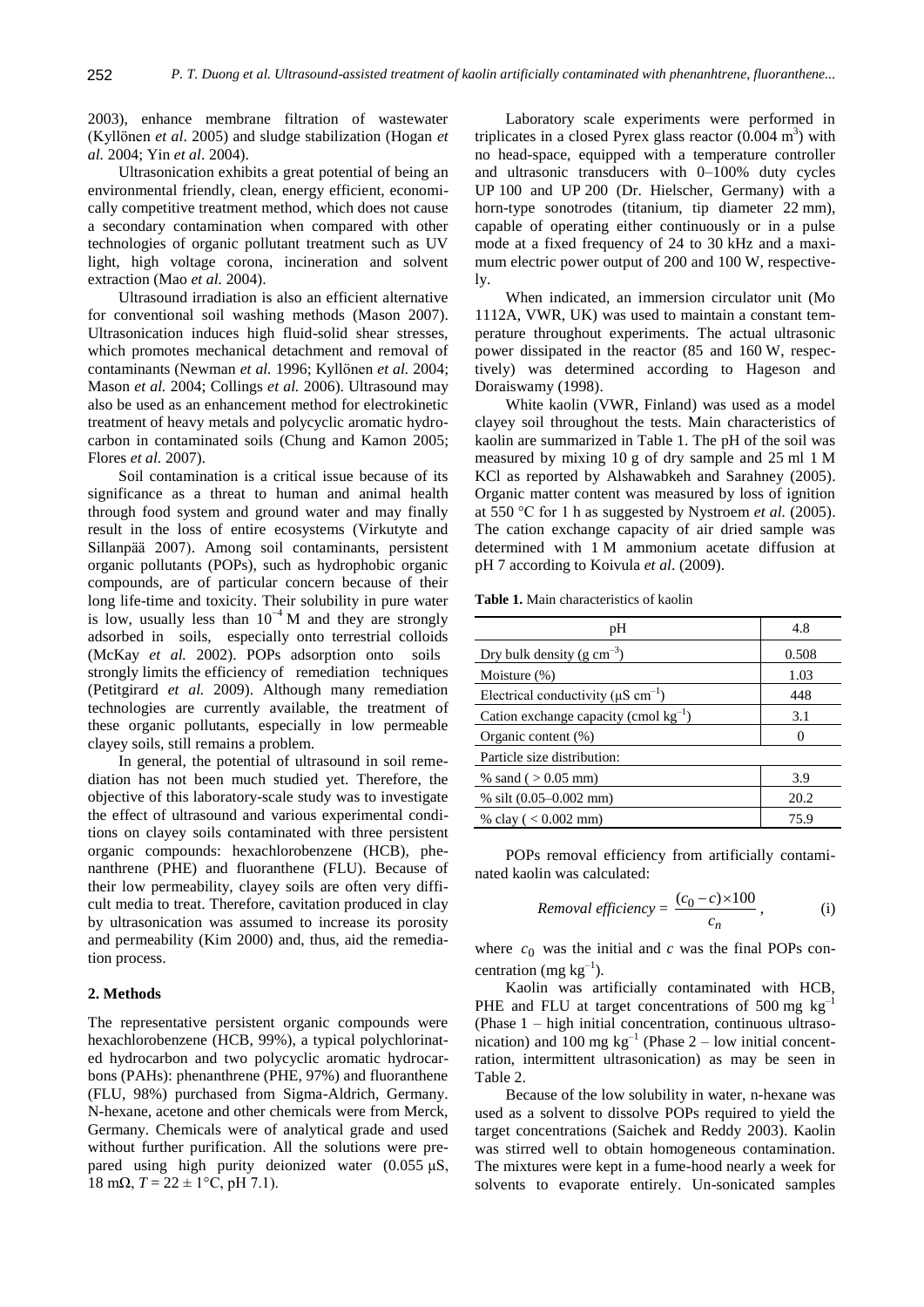spiked with appropriate levels of contaminants showed no evaporation, degradation or sorption of contaminants to the container during the course of the contamination process.

| <b>Table 2.</b> Summary of experimental conditions for ultrasound- |  |
|--------------------------------------------------------------------|--|
| assisted tests during Phase 1 and Phase 2                          |  |

|                          | <b>High initial POPs concentration</b><br>Short time, continuous ultrasonication<br>100 g kaolin/test |         |           |       |             |  |
|--------------------------|-------------------------------------------------------------------------------------------------------|---------|-----------|-------|-------------|--|
|                          |                                                                                                       |         |           |       |             |  |
|                          |                                                                                                       | V-water | Frequency | Power | Duration    |  |
| <b>PHASE 1</b>           | Test                                                                                                  | (ml)    | (kHz)     | (W)   | (h)         |  |
|                          | W1                                                                                                    | 100     | 30        | 100   | 1           |  |
|                          | W <sub>2</sub>                                                                                        | 200     | 30        | 100   | 1           |  |
| Water                    | W <sub>3</sub>                                                                                        | 300     | 30        | 100   | 1           |  |
| content                  | W4                                                                                                    | 400     | 30        | 100   | 1           |  |
|                          | T1                                                                                                    | 300     | 30        | 100   | 6           |  |
| Time                     | T <sub>2</sub>                                                                                        | 300     | 24        | 100   | 6           |  |
|                          | P11                                                                                                   | 200     | 30        | 20    | 1           |  |
|                          | P <sub>12</sub>                                                                                       | 200     | 30        | 40    | 1           |  |
|                          | P13                                                                                                   | 200     | 30        | 60    | 1           |  |
|                          | P <sub>14</sub>                                                                                       | 200     | 30        | 80    | 1           |  |
|                          | P <sub>15</sub>                                                                                       | 200     | 30        | 100   | 1           |  |
|                          | P <sub>21</sub>                                                                                       | 200     | 24        | 40    | 1           |  |
|                          | P <sub>22</sub>                                                                                       | 200     | 24        | 60    | 1           |  |
|                          | P <sub>23</sub>                                                                                       | 200     | 24        | 80    | 1           |  |
|                          | P <sub>24</sub>                                                                                       | 200     | 24        | 100   | 1           |  |
|                          | P <sub>25</sub>                                                                                       | 200     | 24        | 140   | 1           |  |
| Power                    | P <sub>26</sub>                                                                                       | 200     | 24        | 200   | 1           |  |
|                          | <b>Low initial POPs concentration</b>                                                                 |         |           |       |             |  |
|                          | Long time, intermittent ultrasonication                                                               |         |           |       |             |  |
| PHASE <sub>2</sub>       | 500 g kaolin/test                                                                                     |         |           |       |             |  |
|                          | Pulse                                                                                                 | V-water | Frequency | Power | Total hours |  |
| Experiments              | mode                                                                                                  | (ml)    | (kHz)     | (W)   | (h)         |  |
| 1. Minimum               |                                                                                                       |         |           |       |             |  |
| conditions               | 0.5                                                                                                   | 500     | 24        | 40    | 46          |  |
| 2. Optimum<br>conditions | 1                                                                                                     | 1000    | 24        | 100   | 15          |  |
|                          |                                                                                                       |         |           |       |             |  |

The amount of kaolin used for each test was about 100 g in Phase 1 and 500 g in Phase 2. Experimental conditions are summarized in Table 2. Prior experiments, kaolin was mixed with deionized water to make slurry as proposed by Pham *et al.* (2009). The slurry was subjected to ultrasound irradiation at the desired frequency and power amplitude during a designated period of time. The ultrasoundassisted slurry treatment reactor is sketched in Fig. 1.

During Phase 1, initial concentrations of 500 mg  $kg^{-1}$ to investigate the effect of water ratio, irradiation duration and power were used. First, experiments were conducted using various volumes of water at the same (30 kHz) frequency and (100 W) power applied for 1 hour, to determine the optimum moisture content.

Second, experiments were conducted with 300 ml water per 100 g kaolin at both, 30 kHz and 24 kHz frequencies and 100 W for 6 hours to study the effects of ultrasound irradiation on temperature in the medium and the POPs removal efficiencies. Samples were analyzed after 1, 2, 4 and 6 hours of experiments for residual POPs concentrations.



**Fig. 1.** Ultrasound-assisted slurry treatment reactor: 1) ultrasonic processor, 2) power amplitude control, 3) pulse mode control, 4) reactor, 5) ultrasonic horn submerged in slurry, 6) holder

During Phase 2, experiments were conducted: at (1) minimum and (2) optimum operational conditions. In each experiment, 500 g kaolin contaminated with HCB and PHE at initial concentration of 100 mg  $kg^{-1}$  were used. Samples were intermittently ultrasonicated for 1–4 hours per day, for 15–30 days.

Evaporation was monitored and water was added during experiments to keep the same moisture content as initial experimental conditions. Control test showed that no significant HCB or PHE evaporation (the loss of HCB and PHE was in the range of 5–7%) was observed when artificially contaminated kaolin was left uncovered for 30 days to ensure that POPs removal during the ultrasonication process may be attributed to the effect of ultrasound and not to the natural evaporation of contaminants. The first test of the second phase was carried out at the lowest power amplitude (20%) applying 24 kHz frequency and 40 W (as stated by the manufacturer not calorimetric values) and in a 0.5 pulse mode for 30 days.

During the first 4 days, kaolin was irradiated for 4 hours per day, then 2 hours per day for the next 4 days, and finally 1 h per day for the subsequent 22 days of the experiment. Samples were analyzed after 10, 20, 30 days, corresponding to total 26, 36, 46 hours of ultrasound irradiation duration. During the second test, experimental slurry was irradiated at a 1 pulse mode applying 24 kHz frequency and 100 W (as stated by the manufacturer, not calorimetric values), and intermittently 1 h per day for 15 days. Samples were analyzed after 15 days, corresponding to the total of 15 hours of ultrasound irradiation duration.

After experiments, the slurry samples were dried in the oven at 80 °C for 24 hours and pulverized for analy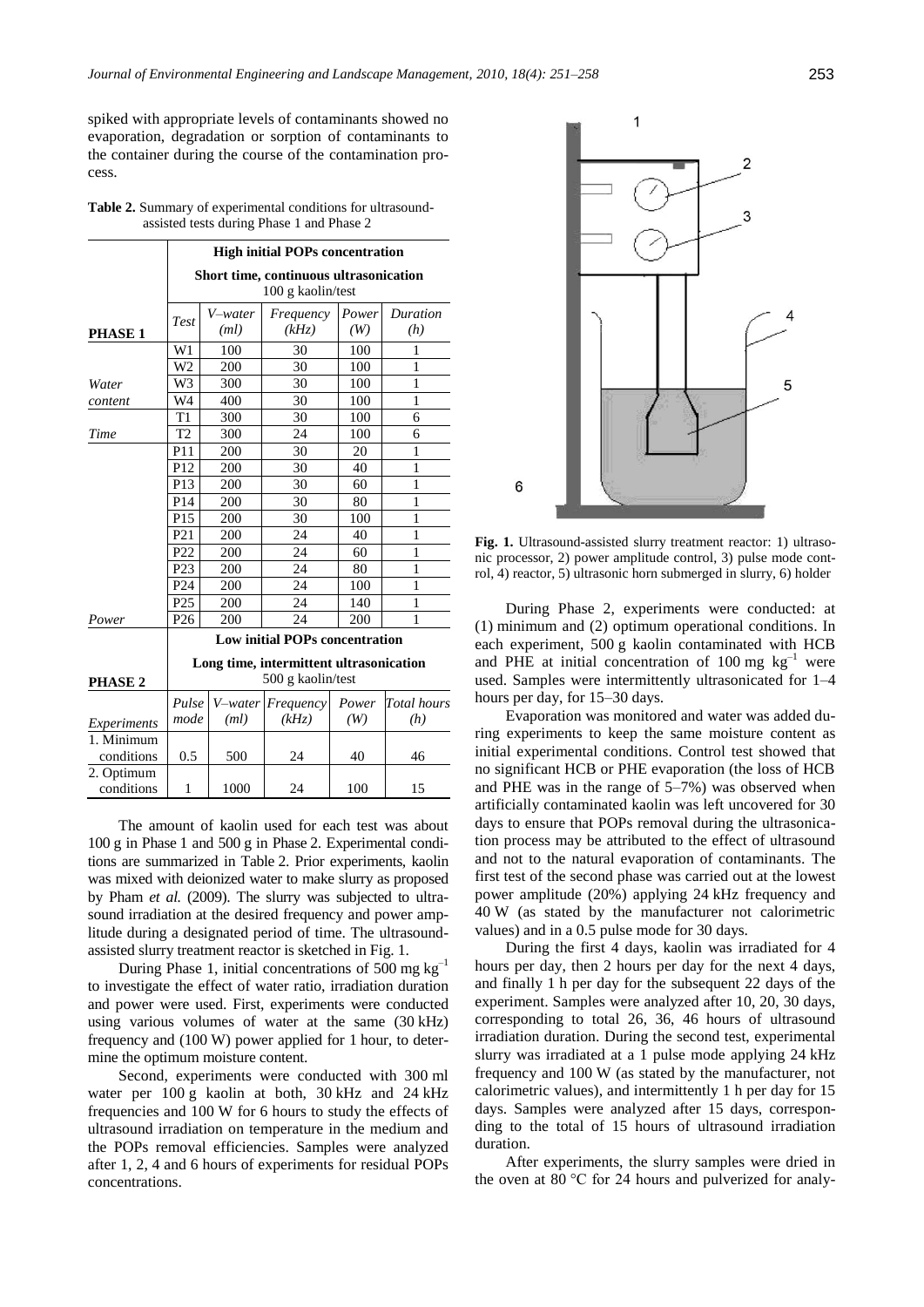sis. Samples were analyzed in duplicates for the quality assurance. 1 g of the sample was mixed with 5 ml n-hexane/acetone (3:1) mixture and contaminants were extracted according to Guerin (1999). The glass tubes containing samples were then centrifuged at 5000 rpm for 10 minutes (Yuan *et al.* 2006). The supernatants were transferred into 2 ml glass vials for GC–MS analysis (Agilent 5975 with inert XL mass selective spectrometer, equipped with HP–5 column (Agilent, 5% phenyl methyl siloxane, capillary  $30.0 \text{ m} \times 320 \text{ µm} \times 0.25 \text{ µm}$  nominal). Carrier gas was helium argon (99.999% at 1.0 mL  $min^{-1}$ ) with the flow of 1.2 ml  $min^{-1}$ .

The following chromatographic conditions were adopted: the temperature was from  $80^{\circ}$ C (1 min) to 150 °C at 15 °C min<sup>-1</sup>, then from 150 °C to 200 °C at 5 °C min<sup>-1</sup>, and finally from 200 °C to 300 °C at 10 °C min<sup>-1</sup>. The injector temperature was set at 250 °C and 1 μL solution was injected in splitless mode. The electron impact energy was 70 eV, and the ion source and quadruple temperatures were set at 280 °C and 230 °C, respectively.

#### **3. Results and discussion**

#### **3.1. Effect of water content**

Ultrasound irradiation of water produces hydroxyl radicals that are responsible for the degradation of many toxic organic compounds, thus, sonochemical oxidation can only happen in aqueous solution (Adewuyi 2001). Since kaolin has a high water absorption capacity, the tests were initiated at 50% moisture content. Fig. 2 shows POPs removal rates at various added water amounts.



**Fig. 2.** POPs residual concentration (%) in kaolin at various initial moisture contents after 1 hour of ultrasound irradiation at 30 kHz and 100 W

Although it is beneficial to have high water ratio since more hydroxyl radicals can be produced and thus higher degradation efficiencies can be achieved (Mason 2007), the too high water content might impair practical application of the process, especially in the field-scale. The results showed that there was no significant difference in removal efficiencies of a single contaminant when various amounts of water were added to the kaolin samples (Fig. 2).

However, FLU exhibited the highest removal efficiency of 40%, followed by PHE (up to 30%) and HCB (up to 15%) when 200 ml and/or 300 ml was added to 100 g of kaolin. Therefore, the 67% moisture content (200 ml added to 100 g kaolin) was chosen for the subsequent 1 hour – power series and 75% moisture content (300 ml added to 100 g kaolin) was chosen for 2–6 hours experiments series.

## **3.2. Effect of ultrasound irradiation duration and temperature**

It was observed that at above 100 W and when no cooling was employed in an open reactor, kaolin slurries eventually dried out. Therefore, ultrasound irradiation experiments should not be carried out continuously over a very long time. Moreover, when considering efficient energy expenditure, it is important to choose the optimal reactor operation time.

Since ultrasound irradiation induces high concentration of energy, one of its physical effects is heating, i.e. the increasing temperature of the bulk solution (Suslick 2001). Fig. 3 shows the variation in experimental medium temperature during ultrasonication without the cooling used. In general, the temperature of slurries around the sonotrode increased significantly (up to 80  $^{\circ}$ C), in comparison to up to 60 °C in the bulk slurries. Moreover, the increase in temperature remained constant until the termination of the experiments.



**Fig. 3.** Variation in temperature in kaolin slurries during ultrasound irradiation process

Therefore, in order to maintain sufficient moisture conditions and ensure the efficient degradation of contaminants, cooling must be employed. The use of a recycled flow of slurry through the reactor in addition to the external cooling from the immersion circulator would ensure the constant low temperature throughout the experiments and would aid the ultrasound-assisted remediation of the soil slurry.

#### **3.3. POPs degradation**

Degradation of organic compounds in aqueous phase or slurries in the presence of ultrasound occurs through complex mechanisms involving thermal decomposition (pyrolysis) and oxidation by the formed hydroxyl radicals. Selected POPs have a very low solubility in water, therefore it is expected that target contaminants will be adsorbed on to the kaolin surfaces. Since the white kaolin does not contain organic matter (Table 1), the binding of POPs to kaolin surface is expected to be weak. This is in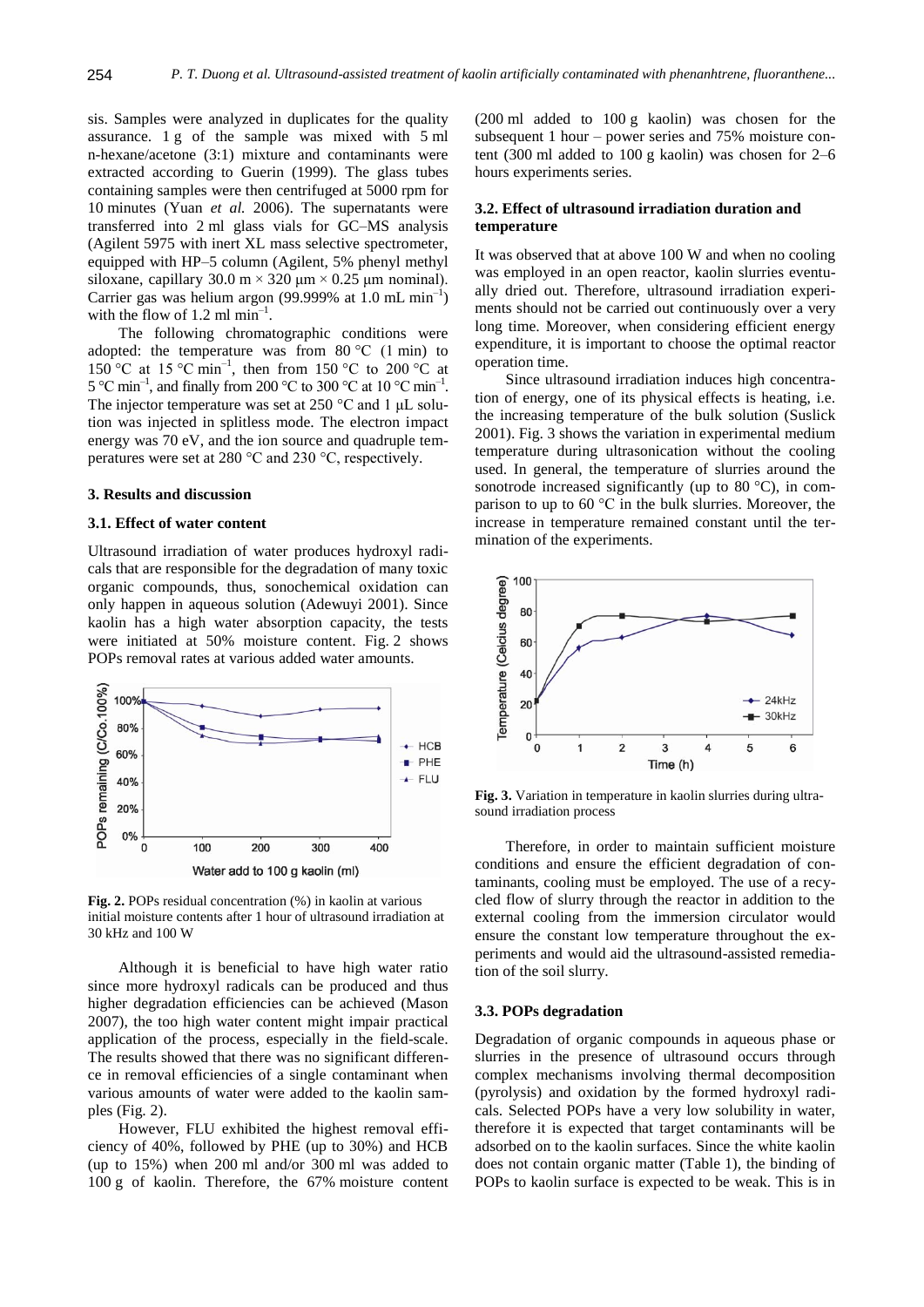a good agreement with the work performed by Thangavadivel and co-workers (2009) who researched the ultrasound-assisted removal of DDT from artificially contaminated sand.

Differences in ultrasound irradiation frequency (and power) will consequently result in various wavelenghts, formed bubble size and its life time, which in turn will affect the effective mass transfer to the bubbles and subsequent energy release, hydrolysis of water and contaminants" degradation mechanisms (Thangavadivel *et al.* 2009). According to Keck and co-authors (2002), the applied ultrasound irradiation will induce cavitation on the kaolin particles surface as well as in the liquid.

Moreover, higher frequency ultrasound has lower wave length and less intensity than lower frequency ultrasound hence, attenuation is proportional to the square of frequency. In slurry treatment, with increase in frequency and slurry percentage the attenuation energy increases, which produce the intense cavitation at the slurry surface (Keck *et al.* 2002). Thus, due to very severe localized energy and temperature changes, the adsorbed POPs will be subjected to to chemical and physical processes that induce their desorption and decomposition via pyrolysis and/or radical mechanism (Adewuyi 2001).

The results indicated that the removal of POPs did not differ significantly after 1 hour and 6 hours (except for PHE, when 24 kHz, 200 W was applied) ultrasound irradiation. This could be explained by the fact that these recalcitrant hydrocarbons were present in very high initial concentrations (approximately 500 mg/kg as target concentration with variation less than 10%) mimicking industrially contaminated sites and thus maximum 6 h of irradiation did not result in a significant formation of oxidative species (hydrogen peroxide and hydroxyl radicals) that were responsible for the POPs degradation.

Indeed, Rehorek *et al*. (2004) reported that e.g. the rate of OH• radicals formation was only 14.9  $\mu$ M min<sup>-1</sup>, 4  $\mu$ M min<sup>-1</sup>, and 0.1  $\mu$ M min<sup>-1</sup> at 120 W, 90 W and 60 W, respectively, of applied ultrasound irradiation under air atmosphere. Therefore, a rather low degradation of POPs may be attributed to the lack of formed radicals during ultrasound irradiation when no additional oxidation agents were employed. Fig. 4 presents the removal of POPs after 6 hours of ultrasound irradiation.



**Fig. 4.** POPs remaining (%) in kaolin after ultrasound irradiation process

According to Fig. 4, the lower frequency (24 kHz) but higher power (200 W) resulted in approximately 5– 15% higher POPs reduction. Moreover, lower frequency and higher power ultrasound produces more violent cavitation, leading to higher localized temperatures and pressures that favor the thermal decomposition of organic compounds; on the other hand, higher frequency may lead to higher reaction rates because of increased free radicals in the system (Adewuyi 2001). Based on the nature of POPs and the reaction conditions, degradation favored the pyrolytic mechanism rather than the free radical oxidation. Among the three compounds, PHE had the highest removal efficiencies (15–50%), followed by HCB (5–20%) and FLU (5–15%) after 6 hours of continuous ultrasound irradiation.

Relatively low POPs removal efficiencies may also be attributed to the attenuation of ultrasound phenomenon when high slurry densities are used for the remediation as suggested by Thangavadivel and co-workers (2009). Thus, to overcome such drawback it is advisable to use lower slurry densities.

#### **3.4. Intermittent ultrasound irradiation treatment**

Due to the heating effect, especially when there is an open experimental system employed, ultrasound irradiation cannot be continuously carried out over a very long operation time. However, longer times may be achieved through intermittent operation of the system, e.g. 1 to 4 hours of ultrasound irradiation per day for a designated number of days. During the intermittent ultrasound irradiation process, experiments using 500 g kaolin contaminated with only HCB and PHE  $(100 \text{ mg } \text{kg}^{-1})$  were conducted.

First, experiments were carried out to examine the feasibility of ultrasound irradiation to remove selected POPs using minimum operational conditions: 40 W ultrasonic intensity (20% amplitude), 0.5 pulse mode and 50% moisture content. The amounts of POPs remained in kaolin after 10, 20, 30 days corresponding to the total 26, 36, 46 hours of ultrasound irradiation are presented in Fig. 5. It may be observed that nearly 100% removal efficiency of PHE was achieved after 46 hours of the experiments. However, the highest HCB removal was only 31%.



**Fig. 5.** HCB and PHE residuous concentrations in kaolin with increasing intermittent ultrasound irradiation duration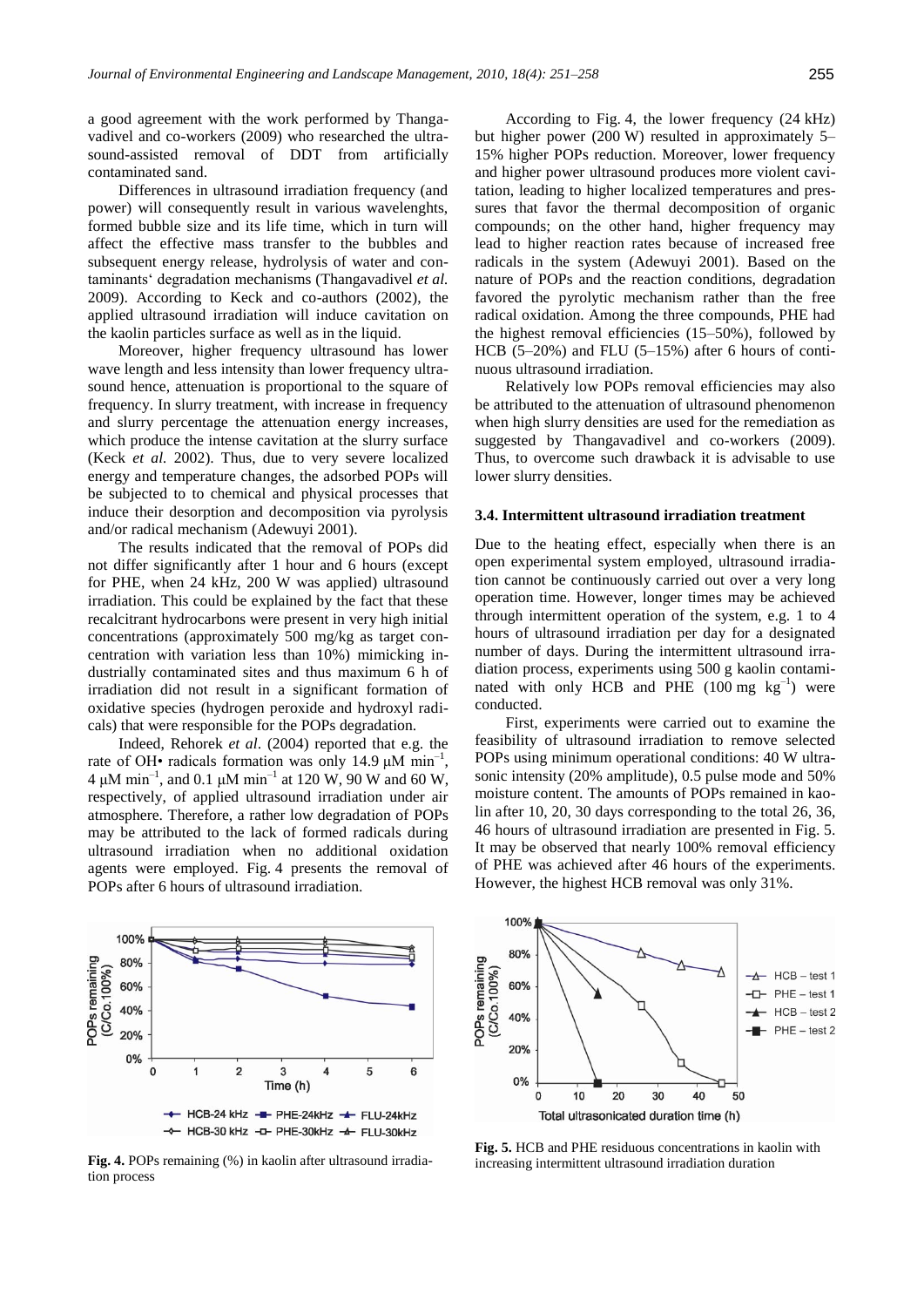Then experiments were carried out to determine the optimum operational conditions utilizing higher ultrasound power intensity (above 100 W), higher water ratio (67%) and a full pulse mode (1). These conditions provided significantly higher removal efficiencies for HCB (45%) and a complete PHE removal with 3-times shorter ultrasound irradiation time (15 hours). The total electric energy consumption applying optimum conditions (1.5 kWh) was lower than using the minimum operational conditions (1.84 kWh).

## **4. Conclusions**

Ultrasound proved to have a high potential in environmental applications, however, its science and technology is still in the developing stage. Most existing information available is mainly on the laboratory scale, and little processing on the pilot and/or industrial-scale is being carried out (Gogate and Pandit 2004).

The number of studies on applications of ultrasound in soil remediation is even fewer. Although the present laboratory-scale study showed that ultrasonic irradiation may be used to remove selected POPs from soils, future research is highly warranted considering current limitations, especially the formation of reactive species when no other oxidative agents are present and the reactor design. Therefore:

1. Ultrasound irradiation has a potential to reduce the high concentrations of persistent organic compounds in soils. However, for the complete removal, the application of ultrasound should not be considered a single treatment process but rather as an enhancement for appropriate technique. Moreover, ultrasound irradiation treatment was found to be more effective to polycyclic aromatics hydrocarbon than polychlorinated hydrocarbon like hexachlorobenzene, which may be attributed to the different chemical composition of these contaminants.

2. The efficient treatment of soil by ultrasound requires a certain amount of water. The moisture content was the most effective in the range of 50–70%.

3. Despite the use of various ultrasound irradiation intensities (20–200 W), the removal efficiencies were only 5–20% for HCB, 15–50% for PHE and 5–15% for FLU after 6 hours of the experiment. Thus, to achieve higher removal efficiencies, longer ultrasound irradiation duration or the addition of oxidative agents should be applied.

4. Because of the intense localized heating, ultrasonication should not be carried out over a very long time. Therefore, intermittent ultrasound irradiation as an effective means to increase the removal efficiencies may be adopted. It was found that with intermittent ultrasonication 45% of HCB and 100% of PHE may be removed.

### **References**

- Adewuyi, Y. G. 2001. Sonochemistry: environmental science and engineering applications, *Industrial and Engineering Chemistry Research* 40: 4681–4715[. doi:10.1021/ie010096l](http://dx.doi.org/10.1021/ie010096l)
- Alshawabkeh, A. N.; Sarahney, H. 2005. Effect of current density on enhanced transformation of naphthalene, *Environmental Science and Technology* 39: 5837–5843. [doi:10.1021/es049645f](http://dx.doi.org/10.1021/es049645f)
- Blume, T.; Neis, U. 2004. Improved wastewater disinfection by ultrasonic pre-treatment, *Ultrasonics Sonochemistry* 11: 333–336[. doi:10.1016/S1350-4177\(03\)00156-1](http://dx.doi.org/10.1016/S1350-4177(03)00156-1)
- Chung, H. I.; Kamon, M. 2005. Ultrasonically enhanced electrokinetic remediation for removal of Pb and phenanthrene in contaminated soils, *Engineering Geology* 77: 233–242. [doi:10.1016/j.enggeo.2004.07.014](http://dx.doi.org/10.1016/j.enggeo.2004.07.014)
- Collings, A. F.; Farmer, A. D.; Gwan, P. B.; Sosa, P. A. P.; Leo, C. J. 2006. Processing contaminated soils and sediments by high power ultrasound, *Minerals Engineering* 19: 450–453[. doi:10.1016/j.mineng.2005.07.014](http://dx.doi.org/10.1016/j.mineng.2005.07.014)
- Dewulf, J.; Langehove, H. V.; Visscher, A. A.; Sabbe, S. 2001. Ultrasonic degradation of trichloroethylene and chlorobenzene at micromolar concentration: Kinetics and modeling, *Ultrasonics Sonochemistry* 8: 143–150. [doi:10.1016/S1350-4177\(00\)00031-6](http://dx.doi.org/10.1016/S1350-4177(00)00031-6)
- Flores, R.; Blass, G.; Dominguez, V. 2007. Soil remediation by an advanced oxidative method assisted with ultrasonic energy, *Journal of Hazardous Materials* 140: 399–402. [doi:10.1016/j.jhazmat.2006.09.044](http://dx.doi.org/10.1016/j.jhazmat.2006.09.044)
- Gedanken, A. 2003. Sonochemistry and its application to nanochemistry, *Current Science* 85: 1720.
- Gogate, P. R.; Pandit, A. B. 2004. Sonochemical reactors: scale up aspects, *Ultrasonics Sonochemistry* 11: 105–117. [doi:10.1016/j.ultsonch.2004.01.005](http://dx.doi.org/10.1016/j.ultsonch.2004.01.005)
- Guerin, T. F. 1999. The extraction of aged polycyclic aromatic hydrocarbon (PAH) residues from a clay soil using sonication and a Soxhlet procedure: a comparative study, *Journal of Environmental Monitoring* 1: 63–67. [doi:10.1039/a807307d](http://dx.doi.org/10.1039/a807307d)
- Hagenson, L. C.; Doraiswamy, L. K. 1998. Comparison of the effects of ultrasound and mechanical agitation on a reacting solid-liquid system, *Chemical Engineering Science*  53: 131–148[. doi:10.1016/S0009-2509\(97\)00193-0](http://dx.doi.org/10.1016/S0009-2509(97)00193-0)
- Hoffmann, M. R.; Hua, I.; Höchemer, R. 1996. Application of ultrasonic irradiation for the degradation of chemical contaminants in water, *Ultrasonics Sonochemistry* 3: S163– S172[. doi:10.1016/S1350-4177\(96\)00022-3](http://dx.doi.org/10.1016/S1350-4177(96)00022-3)
- Hogan, F.; Mormede, S.; Clark, P.; Crane, M. 2004. Ultrasonic sludge treatment for enhanced anaerobic digestion, *Water Science and Technology* 50: 25–32.
- Jiang, Y.; Petrier, C.; Waite, T. D. 2002. Effect of pH on the ultrasonic degradation of ionic aromatic compounds in aqueous solution, *Ultrasonics Sonochemistry* 9: 163–168. [doi:10.1016/S1350-4177\(01\)00114-6](http://dx.doi.org/10.1016/S1350-4177(01)00114-6)
- Jiang, Y.; Petrier, C.; Waite, T. D. 2002. Kinetics and mechanisms of ultrasonic degradation of volatile chlorinated aromatics in aqueous solution, *Ultrasonics Sonochemistry* 9: 317–323[. doi:10.1016/S1350-4177\(02\)00085-8](http://dx.doi.org/10.1016/S1350-4177(02)00085-8)
- Joseph, J. M.; Destaillats, H.; Hung, H.; Hoffmann, M. R. 2000. The sonochemical degradation of azobenxene and related azo dyes: Rate enhancement via Fenton"s reactions, *Journal of Physical Chemistry A* 104: 301–307. [doi:10.1021/jp992354m](http://dx.doi.org/10.1021/jp992354m)
- Joyce, E.; Mason, T. J.; Phull, S. S.; Lorimer, J. P. 2003. The development and evaluation of electrolysis in conjunction with power ultrasound for the disinfection of bacterial suspension, *Ultrasonics Sonochemistry* 10: 231–234. [doi:10.1016/S1350-4177\(03\)00109-3](http://dx.doi.org/10.1016/S1350-4177(03)00109-3)
- Keck, A.; Gilbert, E.; Koster, R. 2002. Influence of particles on sonochemical reactions in aqueous solutions, *Ultrasonics* 40: 661–665[. doi:10.1016/S0041-624X\(02\)00195-6](http://dx.doi.org/10.1016/S0041-624X(02)00195-6)
- Kim, Y. U. 2000. Effect of sonication on removal of petroleum hydrocarbon from contaminated soils by soil flushing me-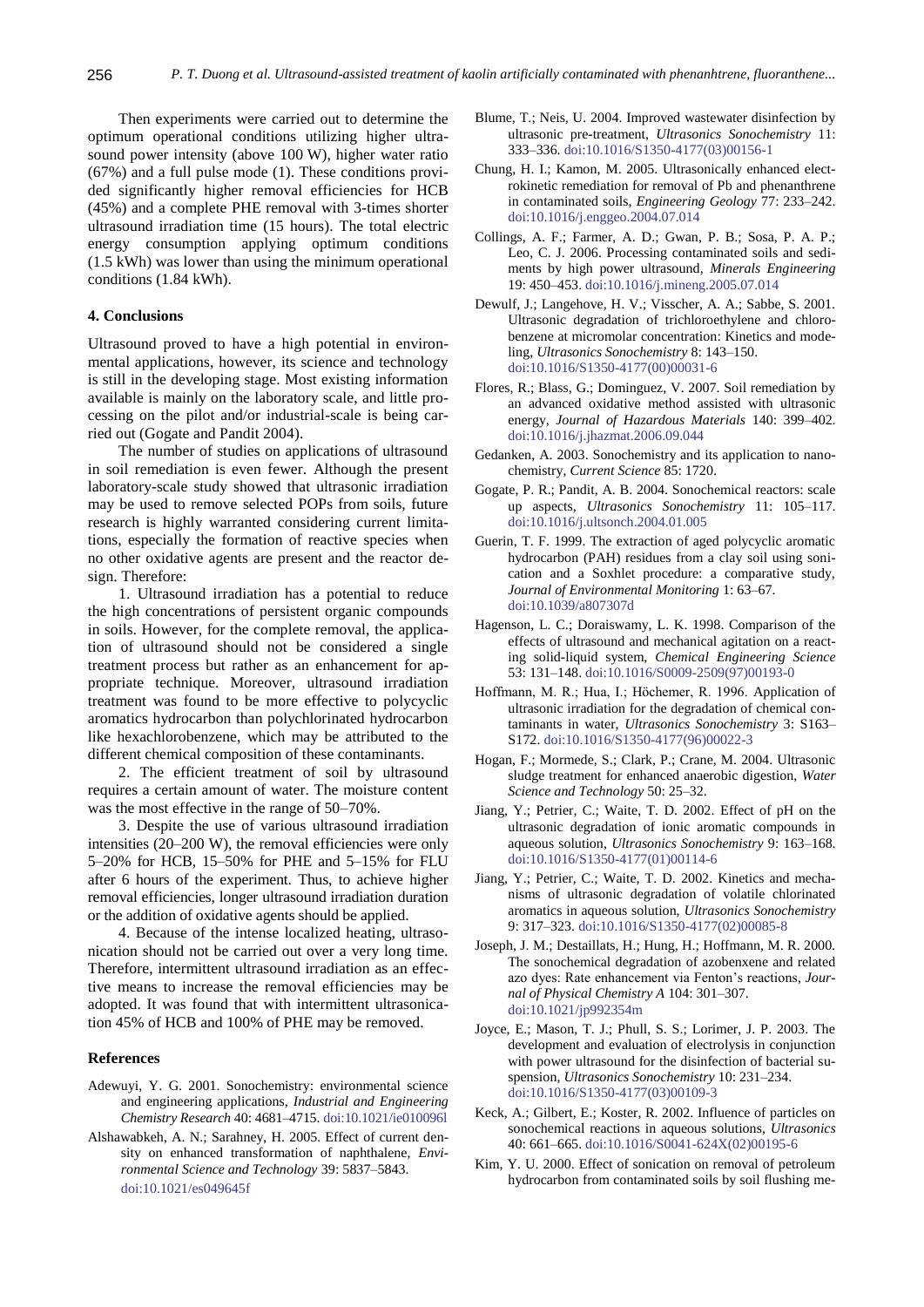thod. PhD dissertation. Department of Civil and Environmental Engineering, Pennsylvania State University, USA.

- Koivula, M. P.; Kujala, K.; Rönkkömäki, H.; Mäkelä, M. 2009. Sorption of Pb(II), Cr(III), Cu(II), As(III) to peat, and utilization of the sorption properties in industrial waste landfill hydraulic barrier layers, *Journal of Hazardous Materials* 164: 345–352[. doi:10.1016/j.jhazmat.2008.08.008](http://dx.doi.org/10.1016/j.jhazmat.2008.08.008)
- Kyllönen, H.; Pirkonen, P.; Hintikka, V.; Parvinen, P.; Grönroos, A.; Sekki, H. 2004. Ultrasonically aided mineral processing technique for remediation of soil contaminated by heavy metals, *Ultrasonics Sonochemistry* 11: 211–216. [doi:10.1016/j.ultsonch.2004.01.024](http://dx.doi.org/10.1016/j.ultsonch.2004.01.024)
- Kyllönen, H.; Prikonen, P.; Nyström, M. 2005. Membrane filtration enhanced by ultrasound: a review, *Desalination* 181: 319–335[. doi:10.1016/j.desal.2005.06.003](http://dx.doi.org/10.1016/j.desal.2005.06.003)
- Mao, T.; Hong, S. Y.; Show, K. Y.; Tay, J. H.; Lee, D. J. 2004. A comparison of ultrasound treatment on primary and secondary sludges, *Water Science and Technology* 50: 91– 97.
- Mason, T. J.; Collings, A.; Sumel, A. 2004. Sonic and ultrasonic removal of chemical contaminants from soil in the laboratory and on a large scale, *Ultrasonics Sonochemistry* 11: 205–210. [doi:10.1016/j.ultsonch.2004.01.025](http://dx.doi.org/10.1016/j.ultsonch.2004.01.025)
- Mason, T. J. 2007. Sonochemistry and the environment Providing a "green" link between chemistry, physics and engineering, *Ultrasonics Sonochemistry* 14: 476–483. [doi:10.1016/j.ultsonch.2006.10.008](http://dx.doi.org/10.1016/j.ultsonch.2006.10.008)
- Mason, T. J.; Lorimer, J. P. 1988. *Sonochemistry: Theory, Applications and Uses of [U](http://www.sciencedirect.com.ezproxy.uku.fi:2048/science?_ob=ArticleURL&_udi=B6V78-4VJ4FH3-4&_user=949847&_coverDate=04%2F01%2F2009&_alid=904579732&_rdoc=14&_fmt=high&_orig=search&_cdi=5836&_sort=d&_st=4&_docanchor=&_ct=264&_acct=C000049130&_version=1&_urlVersion=0&_userid=949847&md5=dcef63c7e800163631326447e3e87d57#hit61)ltrasoun[d](http://www.sciencedirect.com.ezproxy.uku.fi:2048/science?_ob=ArticleURL&_udi=B6V78-4VJ4FH3-4&_user=949847&_coverDate=04%2F01%2F2009&_alid=904579732&_rdoc=14&_fmt=high&_orig=search&_cdi=5836&_sort=d&_st=4&_docanchor=&_ct=264&_acct=C000049130&_version=1&_urlVersion=0&_userid=949847&md5=dcef63c7e800163631326447e3e87d57#hit63) in Chemistry*. Ellis Horwood Ltd., New York, USA.
- McKay, D.; Shiu, W. Y.; Ma, K. C. 2002. *Illustrated Handbook of Physical-Chemical Properties and Environmental Fate for Organic Chemicals.* Lewis Publishers, U.S.
- Newman, A. P.; Lorimer, J. P.; Mason, T. J.; Hutt, K. R. 1996. An investigation into the ultrasonic treatment of polluted solids, *Ultrasonics Sonochemistry* 4: 153–156. [doi:10.1016/S1350-4177\(97\)00020-5](http://dx.doi.org/10.1016/S1350-4177(97)00020-5)
- Nystroem, G. M.; Ottosen, L. M.; Villumsen, A. 2005. Electrodialytic removal of Cu, Zn, Pb and Cd from harbor sediment: influence of changing experimental conditions, *Environmental Science and Technology* 39: 2906–2911. [doi:10.1021/es048930w](http://dx.doi.org/10.1021/es048930w)
- Petitgirard, A.; Djehiche, M.; Persello, J.; Fievet, P.; Fatin-Rouge, N. 2009. PAH contaminated soil remediation by

reusing an aqueous solution of cyclodextrins, *Chemosphere* 75: 714–718. [doi:10.1016/j.chemosphere.2009.01.072](http://dx.doi.org/10.1016/j.chemosphere.2009.01.072)

- Pham, T. D.; Shrestha, R. A.; Virkutytė, J.; Sillanpää, M. 2009. Combined ultrasonication and electrokinetic remediation for persistent organic removal from contaminated kaolin, *Electrochimica Acta* 54: 1403–1407. [doi:10.1016/j.electacta.2008.09.015](http://dx.doi.org/10.1016/j.electacta.2008.09.015)
- Rehorek, A.; Tauber, M.; Gübitz, G. 2004. Application of power ultrasound for azo dye degradation, *Ultrasonics Sonochemistry* 11: 177–182. [doi:10.1016/j.ultsonch.2004.01.030](http://dx.doi.org/10.1016/j.ultsonch.2004.01.030)
- Rokhina, E. V.; Lahtinen, M.; Nolte, M. C. M.; Virkutyte, J. 2009. The influence of ultrasound on the  $RuI<sub>3</sub>$ -catalyzed oxidation of phenol: catalyst study and experimental design, *Applied Catalysis B: Environmental* 87: 162–170. [doi:10.1016/j.apcatb.2008.09.006](http://dx.doi.org/10.1016/j.apcatb.2008.09.006)
- Saichek, R. E.; Reddy, K. R. 2003. Effect of pH control at the anode for the electrokinetic removal of phenanthrene from kaolin soil, *Chemosphere* 51: 273–287. [doi:10.1016/S0045-6535\(02\)00849-4](http://dx.doi.org/10.1016/S0045-6535(02)00849-4)
- Suslick, K. S. 2001. *Sonoluminescence and Sonochemistry. Encyclopedia of Physical Science and Technology*. 3 rd Ed. Meyers R. A. (Ed.). Academic Press, USA.
- Thangavadivel, K.; Megharaj, M.; Smart, R. S. C.; Lesniewski, P. J.; Naidu, R. 2009. Application of high frequency ultrasound in the destruction of DDT in contaminated sand and water, *Journal of Hazardous Materials* (in press). [doi:10.1016/j.jhazmat.2009.03.024](http://dx.doi.org/10.1016/j.jhazmat.2009.03.024)
- Virkutytė, J.; Sillanpää, M. 2007. The hindering effect of experimental strategies on advancement of alkaline front and electroosmotic flow during electrokinetic lake sediment treatment, *Journal of Hazardous Materials* 143: 673–681[. doi:10.1016/j.jhazmat.2007.01.014](http://dx.doi.org/10.1016/j.jhazmat.2007.01.014)
- Virkutytė, J.; Sillanpää, M.; Latostenmaa, P. 2002. Electrokinetic soil remediation – the critical overview, *Science of the Total Environment* 289: 97–121. [doi:10.1016/S0048-9697\(01\)01027-0](http://dx.doi.org/10.1016/S0048-9697(01)01027-0)
- Yin, X.; Han, P.; Lu, X. P.; Wang, Y. 2004. A review on the dewaterability of biosludge and ultrasound pretreatment, *Ultrasonics Sonochemistry* 11: 337–348.
- Yuan, S.; Tian, M.; Lu, X. 2006. Electrokinetic movement of hexachlorobenzene in clayed soils enhanced by tween 80 and β-cyclodextrin, *Journal of Hazardous Materials* 137: 1218–1225. [doi:10.1016/j.jhazmat.2006.04.014](http://dx.doi.org/10.1016/j.jhazmat.2006.04.014)

#### **DIRBTINAI FENANTRENU, FLUORANTENU IR HEKSACHLOROBENZENU UŽTERŠTO KAOLINO VALYMAS ULTRAGARSU**

#### **P. T. Duong, R. A. Shrestha, M. Sillanpää, J. Virkutytė**

Santrauka

Ultragarsinės radiacijos taikymas dirvai valyti yra nauja, tačiau sparčiai plėtojama technologija. Pagrindinis šio darbo tikslas buvo įvertinti ultragarso poveikį atsparių organinių teršalų, tokių kaip: heksachlorobenzenas (HCB), fenantrenas (PHE) ir fluorantenas (FLU), – degradavimui dirbtinai užterštame kaoline. Laboratoriniai eksperimentai atlikti pasirenkant įvairų dirvos drėgnumą, ultragarso intensyvumą, stiprumą, radiacijos trukmę ir pradines organinių teršalų koncentracijas bei įvertinant jų poveikį kaolino valymo efektyvumui. Rezultatai įrodė, kad ultragarsas gali būti taikomas dirvai valyti, tačiau efektyvumas nebuvo itin didelis kaoliną švitinant nuo 1 iki 6 valandų. Taikant kintamą radiaciją (iki 46 valandų), HCB šalinimas pagerėjo iki 45 %, o PHE – net iki 100 %. Valant organinius teršalus optimali kaolino drėgmė buvo 50–70 %. Taikant optimalias reakcijos sąlygas (100 W ir daugiau, 67 % drėgmės), elektros energijos sunaudota mažiau (1.5 kWh) nei kai reakcijos sąlygos minimalios (1,84 kWh).

Reikšminiai žodžiai: ultragarsas, dirvos valymas, atsparūs organiniai teršalai.